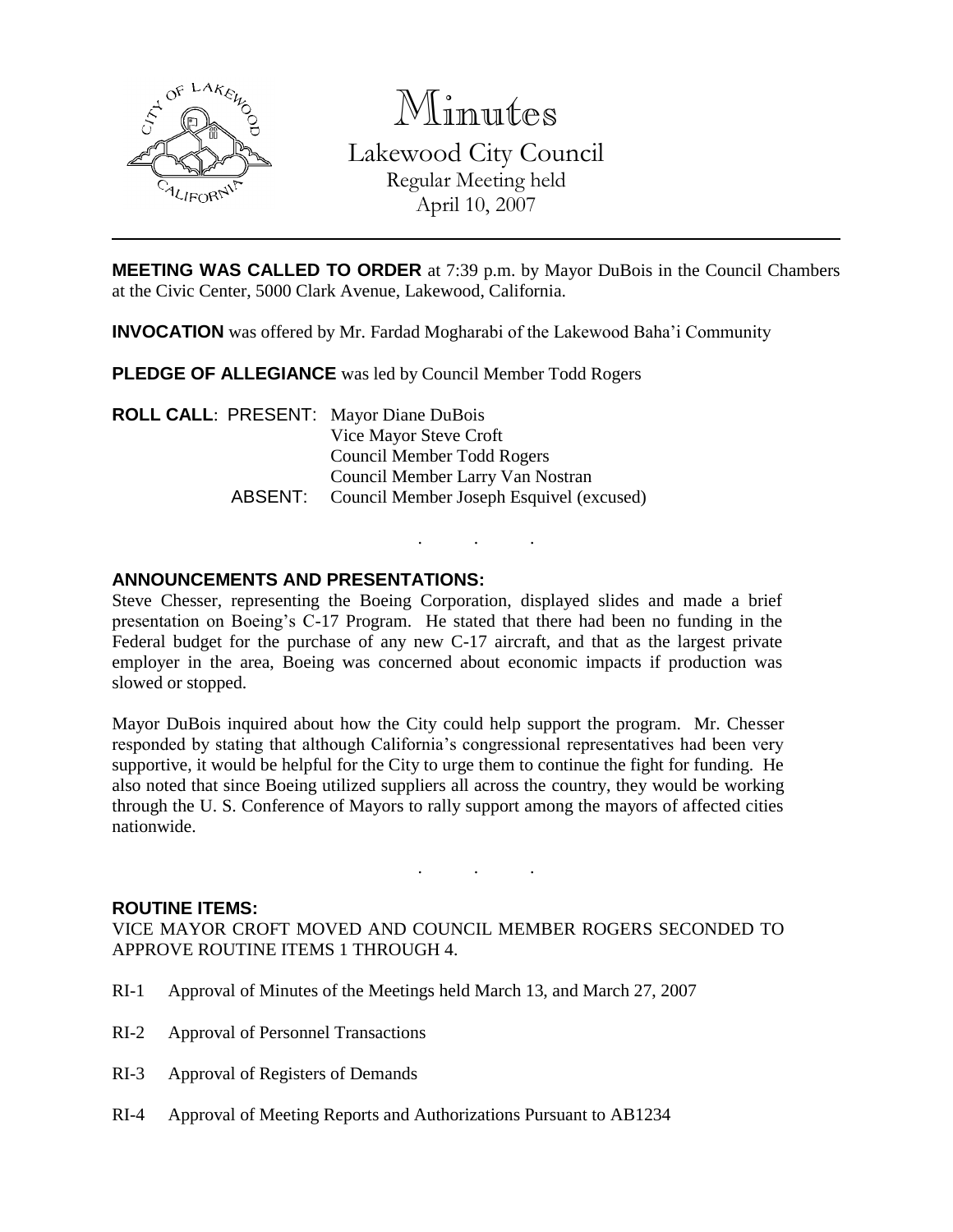#### **ROUTINE ITEMS:** Continued

UPON ROLL CALL VOTE, THE MOTION WAS APPROVED:

AYES: COUNCIL MEMBERS: Van Nostran, Croft, Rogers and DuBois NAYS: COUNCIL MEMBERS: None ABSENT: COUNCIL MEMBERS: Esquivel

## **1.1 • AWARD OF BID FOR PUBLIC WORKS PROJECT NO. 05-12R, DEL AMO & NORWALK PAVEMENT REHAB**

. . .

Public Works Director Lisa Rapp gave a brief report based on the memo contained in the agenda and stated seven bids had been received for a project to resurface the south half of Del Amo Boulevard between Studebaker Road and the eastern City limit, and Norwalk Boulevard between Del Amo Boulevard and Centralia Street with rubberized asphalt concrete. It was the recommendation of staff that the City Council: adopt the plans, specifications and working details for the project; award a contract to the low bidder, Silvia Construction, Inc. in the amount of \$1,299,977; and authorize staff to approve a cumulative total of change orders, as needed, not to exceed \$130,000.

Mayor DuBois opened the public hearing at 8:00 p.m. and called for anyone in the audience wishing to address the City Council on this matter. There was no response.

COUNCIL MEMBER VAN NOSTRAN MOVED AND VICE MAYOR CROFT SECONDED TO APPROVE STAFF'S RECOMMENDATIONS. UPON ROLL CALL VOTE, THE MOTION WAS APPROVED:

AYES: COUNCIL MEMBERS: Van Nostran, Croft, Rogers and DuBois NAYS: COUNCIL MEMBERS: None ABSENT: COUNCIL MEMBERS: Esquivel

#### **2.1 • LEAGUE OF CALIFORNIA CITIES GRASSROOTS NETWORK**

Assistant to the City Manager Lisa Novotny made a presentation based on the memo in the agenda and reported the League of California Cities, through a voted dues increase in 2001, had established a Grassroots Network to carry out legislative advocacy activities. The League's Executive Director had requested that participating cities adopt a resolution of support for the reauthorization of this highly successful program.

. . .

Mayor DuBois noted that the Grassroots Network had proven very effective in promoting the interests of city governments.

RESOLUTION NO. 2007-9; A RESOLUTION OF THE CITY COUNCIL OF THE CITY OF LAKEWOOD SUPPORTING THE REAUTHORIZATION OF THE LEAGUE OF CALIFORNIA CITIES GRASSROOTS NETWORK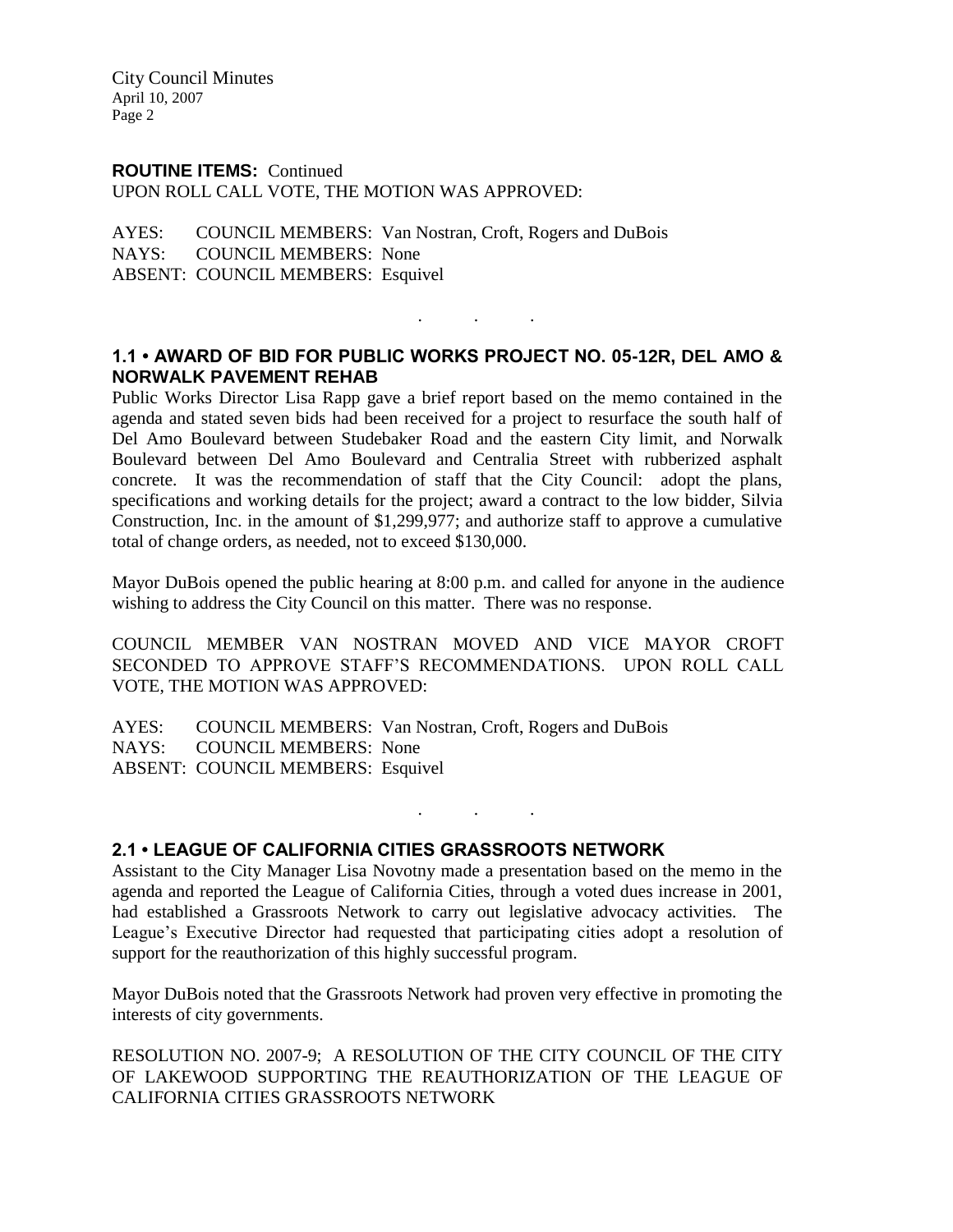**2.1 • LEAGUE OF CA CITIES GRASSROOTS NETWORK** - Continued COUNCIL MEMBER ROGERS MOVED AND VICE MAYOR CROFT SECONDED TO ADOPT RESOLUTION NO. 2007-9. UPON ROLL CALL VOTE, THE MOTION WAS APPROVED:

AYES: COUNCIL MEMBERS: Van Nostran, Croft, Rogers and DuBois NAYS: COUNCIL MEMBERS: None ABSENT: COUNCIL MEMBERS: Esquivel

#### **3.1 • STATEMENT OF INTERGOVERNMENTAL GOALS AND PRIORITIES**

The Assistant to the City Manager provided a brief overview of the Intergovernmental Goals and Priorities for 2007, based on the memo in the agenda. She noted the priorities for Federal, State and regional issues and concluded by stating it was the recommendation of the Intergovernmental Relations Committee that the City Council adopt the 2007 Statement of Intergovernmental Relations Goals.

. . .

Mayor DuBois stated that in light of the information presented by the Boeing Corporation representative, support of the C-17 program should be added to the goals.

Council Member Rogers suggested the wording not pinpoint the C-17 program, but establish a more generic goal of support for the local Boeing plant, so that additional support could be provided should an opportunity arise.

City Attorney Steve Skolnik advised that the City Council could include a direction to staff to draft and include appropriate language to accomplish the Council's intent.

COUNCIL MEMBER ROGERS MOVED AND COUNCIL MEMBER VAN NOSTRAN SECONDED TO ADOPT THE 2007 INTERGOVERNMENTAL RELATIONS GOALS, WITH THE BOEING AMENDMENT. UPON ROLL CALL VOTE, THE MOTION WAS APPROVED:

AYES: COUNCIL MEMBERS: Van Nostran, Croft, Rogers and DuBois NAYS: COUNCIL MEMBERS: None ABSENT: COUNCIL MEMBERS: Esquivel

#### **3.2 • APPOINTMENTS TO GOVERNMENTAL ASSOCIATIONS, ORGANIZATIONS & COMMITTEES**

. . .

Mayor DuBois presented her organizational and committee appointments.

ORGANIZATIONAL APPOINTMENTS California Contract Cities Association DuBois - Representative Esquivel - Alternate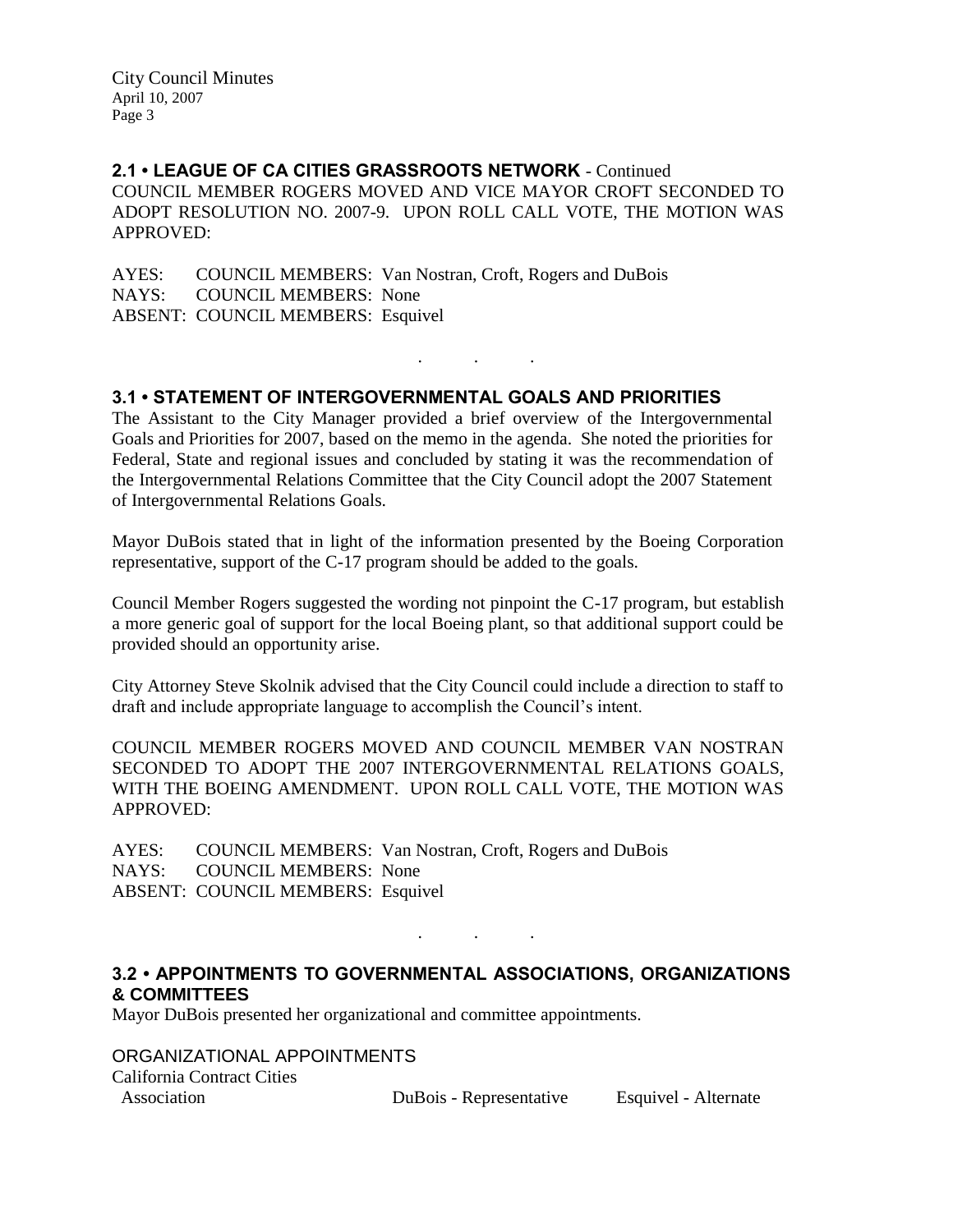# **3.2 • ORGANIZATIONAL & COMMITTEE APPOINTMENTS** - Continued

| California Joint Powers<br><b>Insurance Authority</b>                               | Van Nostran - Representative Croft - Alternate         |                      |
|-------------------------------------------------------------------------------------|--------------------------------------------------------|----------------------|
| <b>Consolidated Youth Services Network</b><br>Policy Board<br><b>Advisory Board</b> | Rogers - Representative<br>Carol Flynn Jacoby (Admin.) | Croft - Alternate    |
| So. Calif. Association of Governments (SCAG)<br><b>General Assembly</b>             | Croft – Representative                                 | DuBois - Alternate   |
| Gateway Cities COG Board                                                            | DuBois - Representative                                | Esquivel - Alternate |
| <b>Greater Los Angeles County</b><br><b>Vector Control District</b>                 | Esquivel - Representative                              |                      |
| Job Training Partnership Act<br><b>SELACO WIB</b>                                   | Croft - Policy Board<br>Pam Hyland - Advisory Board    |                      |
| League of California Cities<br>L.A. County Division                                 | Croft - Representative                                 | DuBois - Alternate   |
| <b>City Selection Committee</b>                                                     | DuBois - Representative                                | Croft - Alternate    |
| <b>Annual League Conference</b>                                                     | Croft - Representative                                 | Esquivel - Alternate |
| L.A. County Sanitation<br>District #3 & #19                                         | DuBois - Representative                                | Croft - Alternate    |
| <b>Southeast Water Coalition</b>                                                    | Rogers - Representative                                | Croft - Alternate    |
| <b>STANDING COMMITTEES</b><br><b>Intergovernmental Relations</b>                    | DuBois - Chair                                         | Croft - Member       |
| Lakewood Schools                                                                    | Rogers - Chair                                         | Van Nostran - Member |
| Solid Waste Management                                                              | Esquivel- Chair                                        | DuBois - Member      |
| <b>Public Safety</b>                                                                | Rogers - Chair                                         | Van Nostran - Member |
| Park Development/Community Services                                                 | Esquivel - Chair                                       | Dubois - Member      |
| <b>Water Resources</b>                                                              | Croft - Chair                                          | Van Nostran - Member |
| <b>Community Promotion</b>                                                          | DuBois - Chair                                         | Rogers - Member      |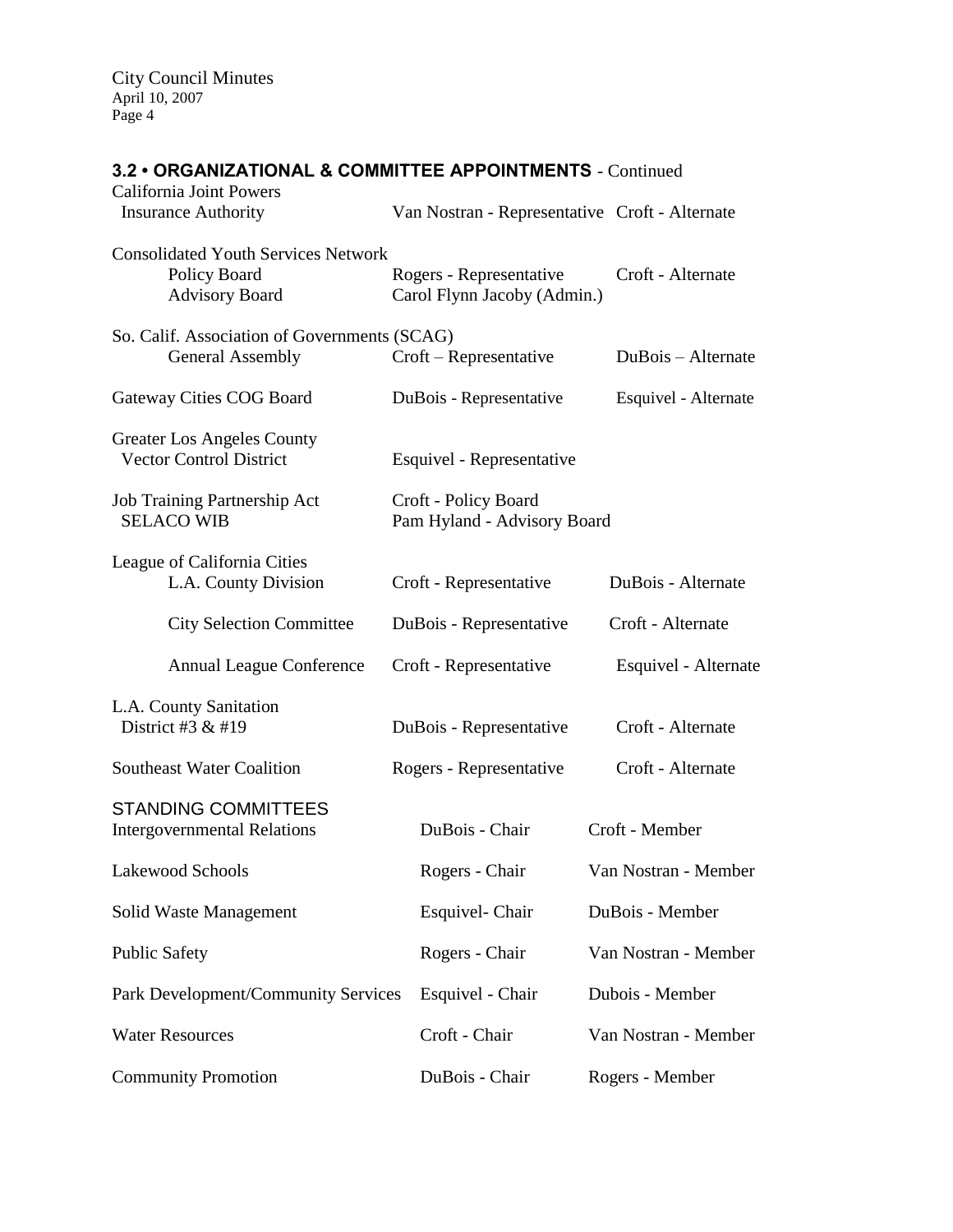#### **3.2 • ORGANIZATIONAL & COMMITTEE APPOINTMENTS** - Continued

Mayor DuBois noted that there were several Ad Hoc Committees that had completed their assignments and should be terminated.

COUNCIL MEMBER VAN NOSTRAN MOVED AND VICE MAYOR CROFT SECONDED TO APPROVE THE ORGANIZATIONAL AND COMMITTEE APPOINTMENTS AS PRESENTED AND TO TERMINATE AD HOC COMMITTEES WITH COMPLETED ASSIGNMENTS. UPON ROLL CALL VOTE, THE MOTION WAS APPROVED:

AYES: COUNCIL MEMBERS: Van Nostran, Croft, Rogers and DuBois NAYS: COUNCIL MEMBERS: None ABSENT: COUNCIL MEMBERS: Esquivel

# **3.3 • UPDATE ON BLOOMFIELD AVENUE UNDERGROUND UTILITY DISTRICT PROJECT**

. . .

The Director of Public Works reported that a memo had been prepared outlining the history of Underground Utility District No. 13, for Bloomfield Avenue. She introduced the representative from the Southern California Edison Company who would be presenting the report.

Ben Harvey, Region Manager for Southern California Edison, displayed slides and briefly reviewed the Rule 20A process for underground utilities, as well as the history and status of the Bloomfield Avenue project. He reported that 6 of the 32 required easements had not been obtained and that Edison was recommending that the project be scaled down to exclude the northern-most section of the project where the easements had not been obtained.

Responding to a question from Council Member Van Nostran, Ms. Rapp stated that the full length of Bloomfield Avenue would be paved, even if a portion of the intended project was not part of the undergrounding project. She stated that there was a five year moratorium on disturbing the pavement once streets had been resurfaced.

Council Member Van Nostran asked whether the project could be shelved and the funding used on a different Lakewood street. Mr. Harvey responded by stating that Edison would not be able to recover engineering and design costs they had already expended for this project, unless the project proceeded to construction. Mr. Harvey noted that he personally would be willing to work aggressively to pursue the remaining easements.

Vice Mayor Croft determined from Mr. Harvey that they could work around the one easement in the middle of the project area that had not been obtained.

In response to a question from Council Member Rogers, Mr. Harvey stated he would be willing to go door-to-door accompanied by a City Council Member to try to obtain the remaining easements.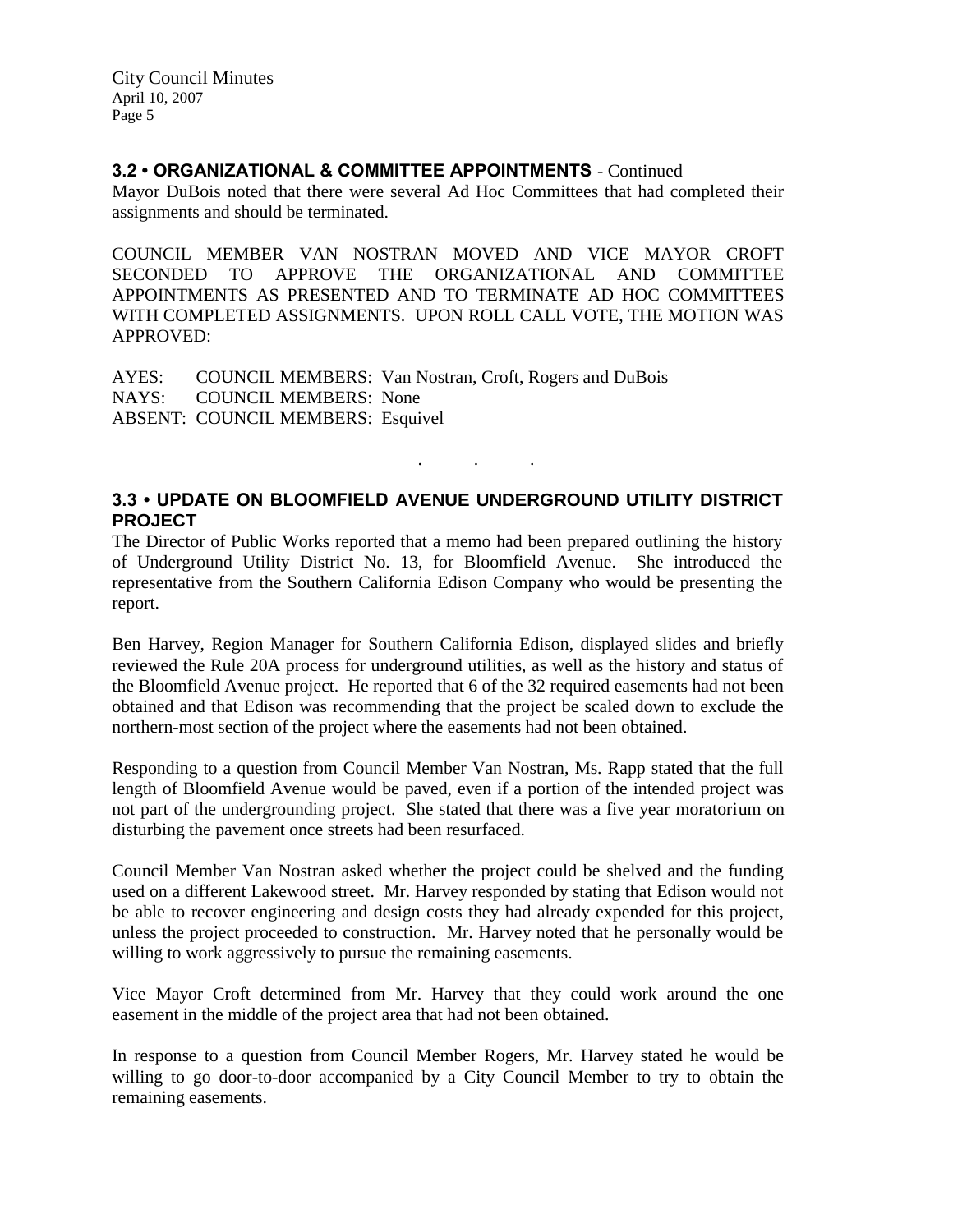**3.3 • BLOOMFIELD UNDERGROUND UTILITY DISTRICT PROJECT** - Continued Ms. Rapp responded to a question from Council Member Rogers by stating that it would be very difficult to break a resurfacing project in the middle of a major segment. She noted that it could be a long time before the northerly segment was ready for construction and that even if it was ready soon, it was too large to add to a paving project by change order.

Mayor DuBois determined from the Public Works Director that if the underground project were to be cancelled, the resurfacing project could be completed in 2007, and that if the project were to go forward, the resurfacing would likely occur in 2009/10.

City Manager Howard Chambers noted that the paving project had been budgeted since 1999 when the underground district had been formed, and that for every year of delay, the cost of paving increased.

Vice Mayor Croft inquired as to what would happen to the funding for the project if the project did not proceed to construction. The City Manager responded by stating that Edison was required to set aside the funds for use by the City, but wanted to push ahead with this project so they would not lose their engineering costs.

Responding to Vice Mayor Croft, Mr. Harvey stated that it could take several years to initiate another project, and that abandoning this project would set a negative precedent.

Council Member Van Nostran stated that in view of the extraordinary length of time that this project had been pending, he felt it would be better to proceed with the resurfacing immediately and use the Rule 20A funds elsewhere.

Vice Mayor Croft stated he would hate to give up on the project due to all of the people who had granted easements in anticipation of the underground project.

Council Member Rogers suggested setting a specific time limit to acquire the additional easements.

Vice Mayor Croft, noting the City Council's commitment to making improvements in that part of the City, stated he would support a 90-day or other time-certain limit to collect the additional easements and that if they were not obtained, to proceed with the scaled down project.

COUNCIL MEMBER VAN NOSTRAN MOVED TO TABLE THE MATTER FOR A 90- DAY PERIOD. UPON ROLL CALL VOTE, THE MOTION FAILED:

AYES: COUNCIL MEMBERS: Van Nostran and DuBois NAYS: COUNCIL MEMBERS: Croft and Rogers ABSENT: COUNCIL MEMBERS: Esquivel

Council Member Van Nostran stated there would be no incentive for the hold-out property owners to grant easements if the project were to proceed either way.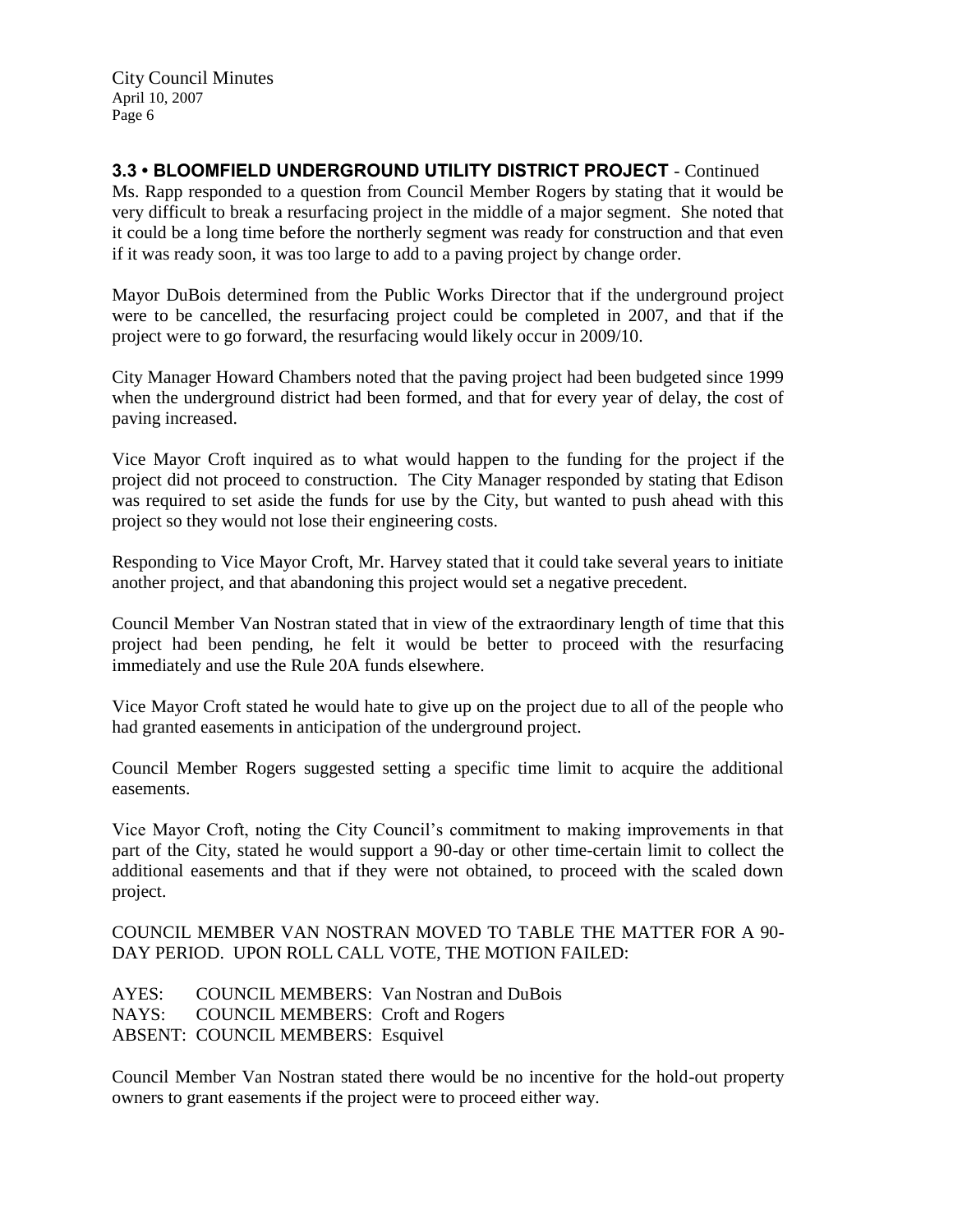# **3.3 • BLOOMFIELD UNDERGROUND UTILITY DISTRICT PROJECT** - Continued

Vice Mayor Croft stated that the residents on Bloomfield had been waiting almost nine years for the project and he would favor splitting, rather than abandoning the project.

Mayor DuBois proposed continuing the matter to the next regular meeting when there would be a full Council present.

VICE MAYOR CROFT MOVED AND COUNCIL MEMBER VAN NOSTRAN SECONDED TO CONTINUE THE MATTER TO THE APRIL 24, 2007 REGULAR MEETING. UPON ROLL CALL VOTE, THE MOTION WAS APPROVED:

AYES: COUNCIL MEMBERS: Van Nostran, Croft, Rogers and DuBois NAYS: COUNCIL MEMBERS: None ABSENT: COUNCIL MEMBERS: Esquivel

## **3.4 • SOUTHERN CALIFORNIA EDISON STREET LIGHT UPGRADE PROJECT**

Ben Harvey, Region Manager for Southern California Edison, displayed slides and outlined Edison's plans to replace about 800 deteriorating steel street light poles with new concrete poles. At the City's discretion, lamp wattage could be increased, although it would impact the electrical cost charged to the City to operate the street lights.

. . .

Vice Mayor Croft asked how the program would benefit the impacted residents. Mr. Harvey responded by stating the most significant benefit would be improved safety as the old, steel poles could be subject to failure, but that new poles would also look better and provide brighter lighting.

The Director of Public Works remarked that previously when the City had upgraded all of the City-owned street lights, the affected residents had been very pleased with the changes. She noted that So. Cal. Edison had been contacted at that time about upgrading their light poles, but they had not been interested at that time. She stated that City Light and Power, who managed the City-owned light poles, could be called upon to consult on determining areas where increased wattage was warranted.

Council Member Van Nostran stated that with the mature trees in much of the City, it would make sense to increase the wattage. Ms. Rapp responded by stating that reviewing the area tree canopy would be included as part of the process.

COUNCIL MEMER VAN NOSTRAN MOVED AND VICE MAYOR CROFT SECONDED TO APPROVE THE STREET LIGHT REPLACEMENT PROGRAM. UPON ROLL CALL VOTE, THE MOTION WAS APPROVED:

AYES: COUNCIL MEMBERS: Van Nostran, Croft, Rogers and DuBois NAYS: COUNCIL MEMBERS: None ABSENT: COUNCIL MEMBERS: Esquivel